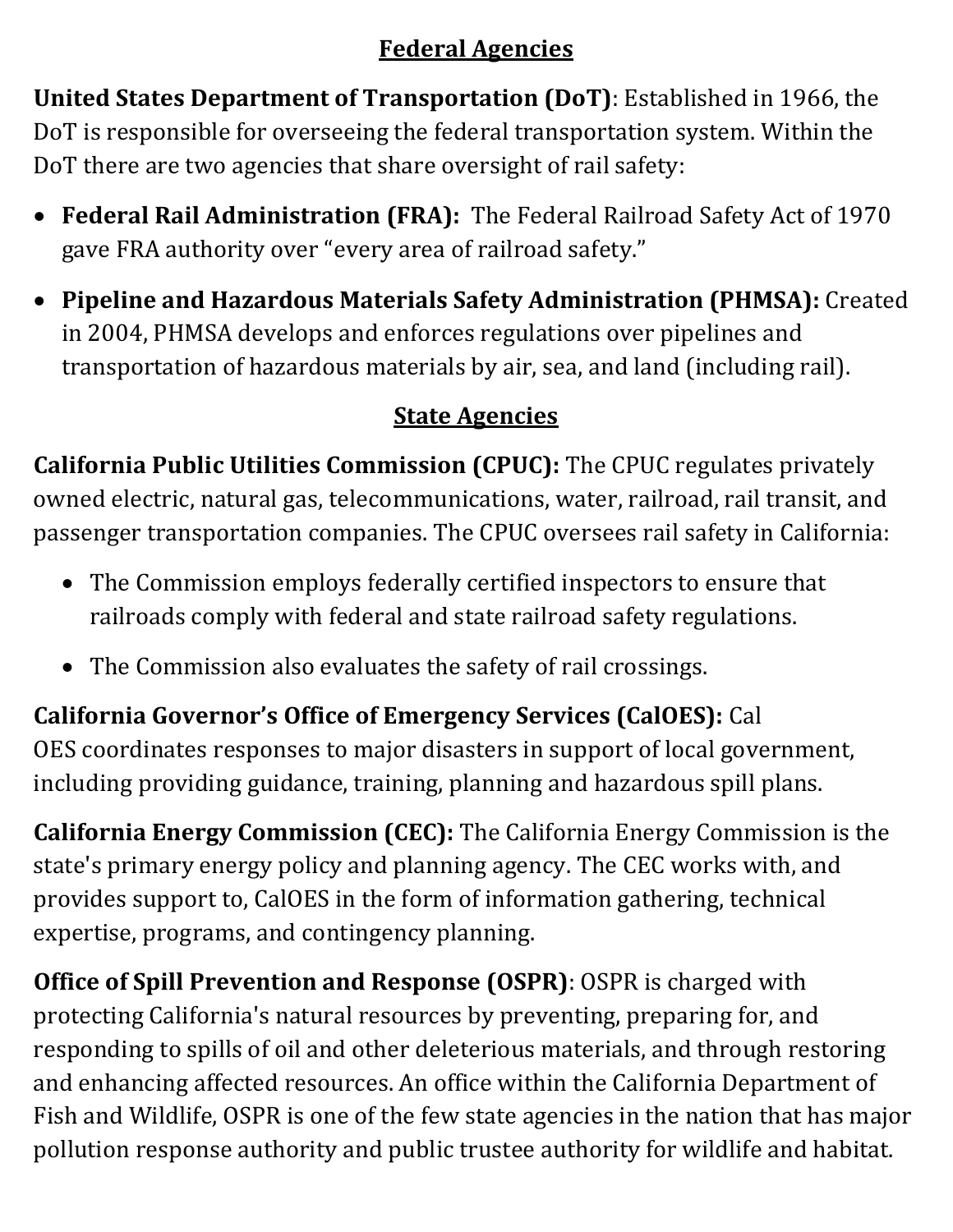# *Background Overview: Crude Oil by Rail in California*

### **Projected Changes in Crude-by-Rail**

The Governor's Budget states that <1 percent of the total crude oil processed by California refineries is shipped by rail currently, and projects that the figure will rise to as high as 25 percent by 2016. This projection translates to an increase from three million barrels per year by rail (now) to approximately 150 million barrels per year by rail (in 2016). The projection is based on information about projects that have been planned and/or permitted including the following:

*Numbers for reference:* 1 unit train = 100 tank cars (approx.) 1 tank car =  $600-700$  barrels (approx.) 100 tank cars = 60,000-70,000 barrels (approx.)

### *Permit applications submitted*

- Bakersfield, CA: Alon USA Energy has submitted applications for permits to build a rail offloading system at its Bakersfield refinery. The new rail systems planned for the existing refinery site are estimated to allow offloading of an average of 150,000 barrels of crude per day.
- Benicia, CA: Install a rail car unloading rack, repurpose an existing tank to include crude oil service, and construct associated infrastructure, including rail lines, to allow Valero to receive crude oil by train in Benicia. The project would permit Valero to receive crude oil by train in quantities up to 70,000 barrels per day, but it would not increase the volume of crude oil delivered to the refinery because crude oil quantities delivered by train would replace crude oil quantities received by ship. The City of Benicia has delayed the release of the draft Environmental Impact Report (EIR) until mid-June.
- Pittsburg, CA: Modernize and reactivate existing WesPac crude oil storage and transfer facilities in Pittsburg, including a new rail car transload facility. Construction was planned to begin in 2014 and take 15 months. This facility is projected to handle up to 375,000 barrels of crude per day. The oil would subsequently be stored and later transferred to California refineries.
- Santa Maria, CA: In summer of 2013, Phillips 66 submitted permit applications to modify its rail loading and unloading systems at its Santa Maria, CA refinery. These modifications are designed to accommodate a greater number of unit trains unloading crude oil. Under the changes, an average of 44,762 barrels of crude oil would offload per day. A final decision on the project was delayed as of March 2014.
- Wilmington, CA: Valero submitted applications last year for a permit to build a rail car unloading system at its Wilmington, CA, refinery that will allow the import of approximately 60,000 barrels of diluted bitumen per day from Canada. However, recent information indicates that Valero has pulled the permits as the result of concerns related to the economic viability of the project.

#### *Under construction*

• Bakersfield, CA: Plains All American Pipeline LP plans a rail-to-pipeline facility just south of Bakersfield. Though the facility is designed to transfer 140,000 barrels per day, it is initially expected to take only half that amount, or 70,000 barrels per day.